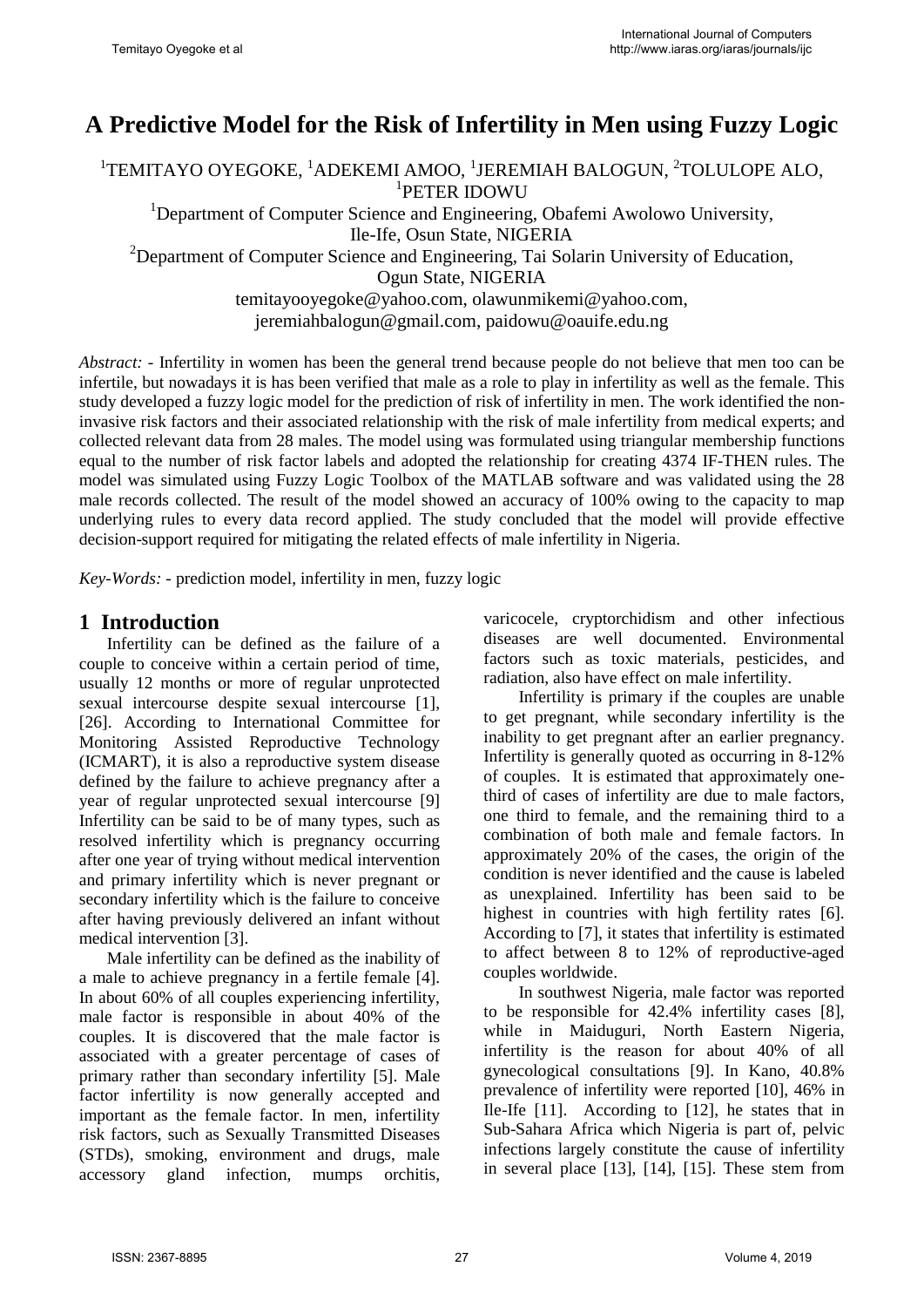sexually transmitted diseases, post-abortal and postdelivery complications. Comparative studies from Ile-Ife, Nigeria showed a positive contribution between secondary infertility and induced abortion, post-abortal sepsis, manual removal of placenta as well as previous prolonged unsupervised labor [17]. Both the males and females are said to contribute equally to infertility [15].

Men's fertility generally relies on the quantity and quality of his sperm. If the number of sperm a man ejaculates is low or if the sperm are of a poor quality, it will be difficult and sometimes impossible for him to cause a pregnancy. It is estimated that one in 20 men has some of fertility problems with a low numbers of sperm to ejaculate. However, only about one in every men has no sperm to ejaculate. Infertility causes personal and social problems for couples and it is noteworthy that, even today, recognizable causes of male infertility are present in only 40% of cases [18].

Toxic materials and pesticides causes a decrease in sperm concentration [19], [20]. Oxidative stress has been recognized as one of the main causes of male infertility and impaired stress [21]. It is commonly known that health is an important aspect of man's existence and health is wealth. Technology has improved the availability of information in the hands of people generally. Although it may not be totally accessible by all, some information can still be gotten. Every day, scientists make research on things that surrounds human and this has helped because it has brought out a lot of diseases to limelight of which infertility is one of it. It is germane to be informed about one's health condition because health is a very important aspect.

Predictive modelling is the process of estimating, predicting or stratifying members according to their relative risk. In this study, the predictive task to be performed is a classification [22]. There is need for the prediction of infertility in men so that men will be conscious that infertility affects both male and female and not the female only, so that men will be aware of the disease and may be able to take appropriate measures in curing themselves of the disease, also to reduce the rate of broken homes among couples. This project will help men to be informed about their current state as per predicting likelihood of infertility so that if such need treatment, it will be done on time before the situation gets out of hand.

Fuzzy logic is a multi-valued logic obtained from fuzzy set theory deals with the human reasoning that ranges from 'almost certain' to 'very unlikely'. In contrast to classical propositional logic (true/false), the membership value of fuzzy logic variables are not only 0 and 1 but it can b range between 0 and 1 [23]. It is essential to realize that fuzzy logic uses truth degrees as a mathematical model of the vagueness phenomenon while probability is a mathematical model of randomness. In this study, a predictive model was formulated to determine the risk of infertility in men which is inspired by fuzzy logic.

# **2 Related Works**

There are lot of diseases that has been predicted using various data mining techniques. Some of the techniques has predicted the diseases at the early stage while some has helped in curing the diseases

[24] in their paper performed a comparative analysis of machine learning techniques for predicting infertility in women. Naïve Bayes, C4.5 decision trees algorithm and multi-layer perceptron algorithms were used to formulate the predictive model for infertility in women. C4.5 decision trees algorithm revealed the most important risk factors and used these variables to develop model with an accuracy of 74.3%. The study was limited to infertility in women.

[25] developed a predictive model using multilayer perceptron with three sets of clinical variables: personal profiles, medical and surgical history and gynecological history. Using a filter-based feature selection algorithm (consistency subset evaluator), six relevant features were identified out of fourteen variables selected for the study. A comparison of the performance of the predictive model developed was done using all fourteen variables and the selected six relevant variables via the use of three different training methods; full dataset, percentage proportion (60% for training and 40% for testing) and 10-fold cross validation. The study showed that feature selection of relevant variables improved the performance of infertility prediction from 69.23% before feature selection to 76.92% after feature selection.

[26] developed a predictive model for the classification of women's health disease (fibroid) using decision trees algorithm. Data was collected from three classes of people (no fibroid, mild condition and severe condition) and eight features were used in developing the proposed predictive model. The results showed that the decision trees algorithm was able to select two important features as predictive for fibroid in women; the features selected were: the age of the patient and signs of heavy bleeding. The evaluation of the performance of the predictive model was observed to give a value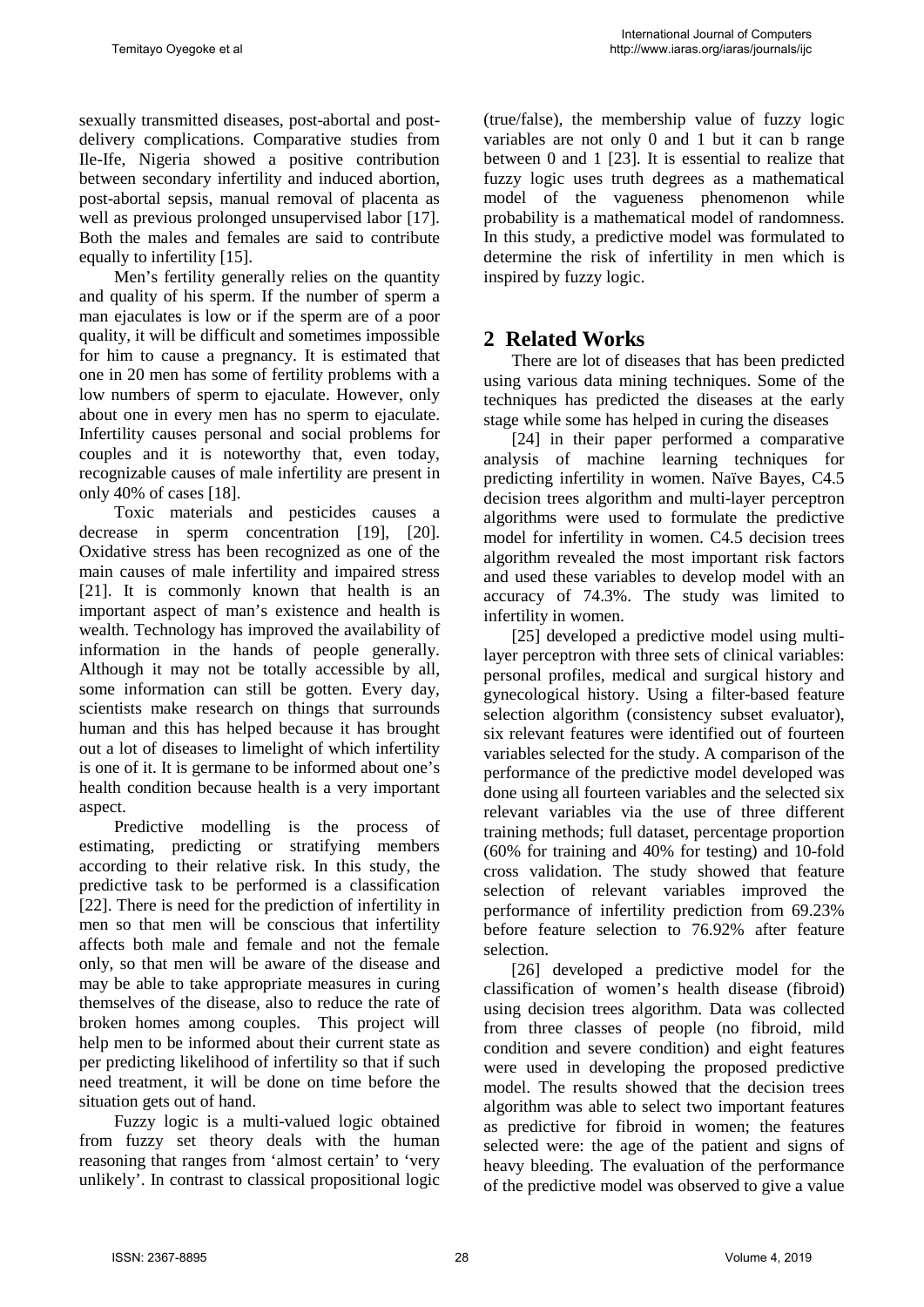of 56%. The study was limited to the use of decision trees algorithm in predicting the likelihood of fibroid in women and there exist other supervised machine learning algorithms which were not considered.

[27] applied artificial intelligence using multilayer perceptron (an artificial neural network architecture) algorithm to predict semen characteristics resulting from environmental factors, life habits and health status in order to develop a decision support system that can help in the study of male fertility potential. Semen samples collected from 123 young, healthy volunteers were analyzed and information regarding their life habits and health status was collected using questionnaire. Sperm concentration and percentage of motile sperm were related to socio-demographic data, environmental factors, health status, and life habits in order to determine the predictive accuracy of the multi-layer perceptron network model developed. The results showed that the most important semen parameter is the sperm concentration with an accuracy of 90%, sensitivity of 95.45% and specificity of 50%. This study was limited to the prediction of infertility in men using only a single supervised machine learning algorithm unlike the proposed study which compares the performance of three machine learning algorithms used for predicting infertility in women.

Most of the existing models focused on infertility of men which may not be the case among couples. The focus of this research is to develop a predictive model for infertility in women.

### **3 Methods**

This section presents the material and methods that were adopted in this study for the development of the fuzzy logic model for assessing the risk of infertility in male patients.

#### **3.1 Data Identification and Collection**

For the purpose of this research, data variables about infertility were identified from the health organizations' expert following the review of related works using interviews. The risk factors that were identified to be associated with the risk of infertility in men were also identified to be non-invasive since they did not require the use of invasive means for assessing the values of risk factors thus reducing associated costs and time spent in assessing variables from patients. Following the identification of the risk factors that are associated with the risk of infertility in men, relevant data was collected using questionnaires to assess the values of the identified variables from patients of the Obafemi Awolowo University Teaching Hospital Complex Ile-Ife, Osun state. The risk factors associated with the risk of infertility are presented as follows:

- **a. Smoking history** which was classified as either never, previous and yes. The risk of infertility is highest for present smokers followed by previous smokers and least for non-smokers.
- **b. Alcohol history** which was classified as either never, previous and yes. The risk of infertility is highest for present alcohol consumers followed by previous consumers and least for nonconsumers.
- **c. Age** which was classified as teens for those under 20 years, adult for those between 20 years and 60 years and aged for those above 60 years. The risk of infertility is highest for aged followed by adults and least for teens.
- **d. Occupation hazard** which was classified as either never for those not exposed, sometimes and yes for those exposed. The risk of infertility is highest for those who are exposed to hazards but least for those who are not exposed to hazards.
- **e. Toxic exposure** was classified as never for those who are exposed to toxic chemicals, sometimes and yes for those who are exposed to toxic waste. The risk of infertility is highest for those who are exposed to toxics and least for those who are not exposed to toxic waste.
- **f. Body Mass Index (BMI)** was classified as normal for those with BMI less than 25, overweight for those with BMI less than 30 and obese for those whose BMI is above 30. The risk of infertility is higher for those who are obese followed by those who are overweight and least for those who are normal.
- **g. Illicit drug use** was classified as never for those who have never indulged in drug use while previous and yes were used to identify those who indulge in drug use. The risk of infertility is highest for present drug users followed by previous users and least for non-users.
- **h. History of pelvic surgery** was classified as no for those whom have never had surgery and yes for those who have had the surgery. The risk of infertility is highest for those whom have had surgery in the past and least for those whom have never had surgery.
- **i. Risk of Infertility** was classified as Low risk, Moderate risk and High risk based on the values of the risk factors assessed from the individuals.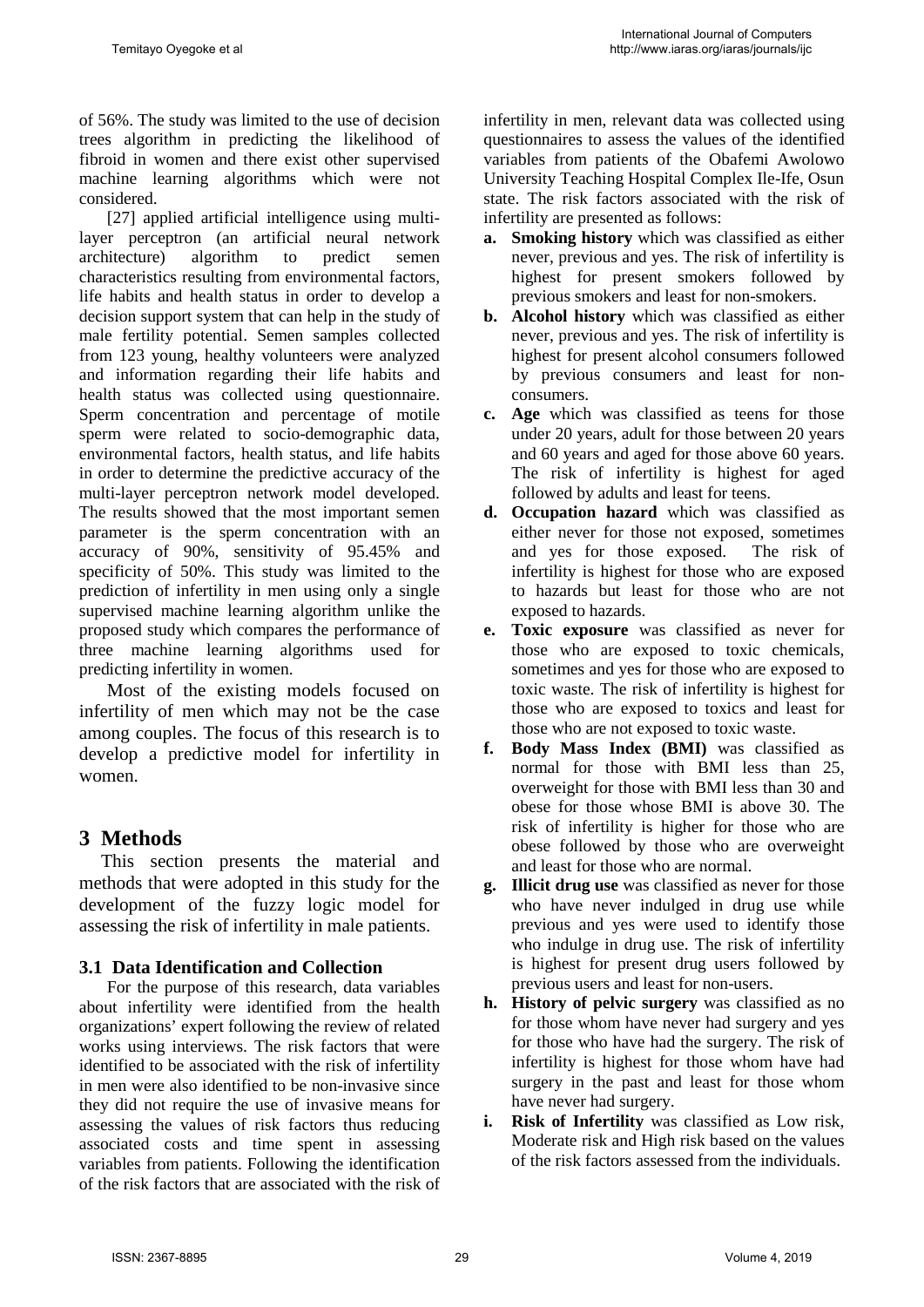### **3.2 Formulation of a Fuzzy Logic Model for Prediction of Risk of Infertility in Men**

The formulation of the predictive model for the risk of infertility in men in Nigeria was done using the MATLAB fuzzy logic toolbox. The membership function of each input variable of the fuzzy logic model was formulated alongside the membership function of the output target variable. In a membership function (MF), the input space is sometimes referred to as the universe of discourse. The only condition a membership function must really satisfy is that it must vary between 0 and 1. The mathematical model of the triangular membership function had base points a on the left and c on the right and with an apex b at the center thus creating an interval of [a, c] such that b lies in the center and a, b and c are real numbers. The triangular membership function was used to formulate the predictive model for the risk of infertility in men based on an interval [a, b, c] of crisp values according to equation (1).

$$
f(x;a,b,c) = \begin{cases} 0 & ,x < a \\ \frac{x-a}{b-a} & ,a \le x \le b \\ \frac{c-x}{c-b} & ,b < x \le c \\ 0 & ,c > x \end{cases}
$$
 (1)

The fuzzy logic model for the risk of infertility in men was formulated based on the eight (8) identified risk factors alongside the target risk of infertility. Figure 1 shows the fuzzy logic model formulated for the risk of infertility based on the identified eight (8) risk factors. The Fuzzy Logic model was required to accept inputs from users which include the factors affecting the risk of infertility in men in Nigeria.



Fig.1: Fuzzy Logic Model for Male Infertility

# **3.3 Fuzzification of Identified Variables of the Fuzzy Logic Model**

Fuzzification is the first process in modelling a fuzzy logic system. The first step in the modelling of the controller is data fragmentation (Fuzzification) into input that can be accepted by fuzzy logic. The fuzzification process was used to map the values of the crisp interval [a, c] onto a fuzzified value according to equation (1). In order to create discrete labels for each identified variable, unique crisp intervals were created for each variable such that an interval corresponded to a triangular membership function which was used to define a label. Therefore, the number of triangular membership function formulated for a variable was proportional to the number of labels.

This study provided center values of 0, 1 and 2 to define the level of severity and association of each label with the variables that had three (3) labels while the centers 0 and 1 was adopted for variables with two (2) labels. Therefore, seven (7) out of the eight (8) identified risk factors were fuzzified using 3 triangular membership functions while the last variable was formulated using 2 triangular membership function while the target class was formulated using 3 triangular membership functions. Table 1 shows the fuzzification of the variables identified for assessing the risk of infertility in male patients.

The fuzzification of the labels of each variable identified in this study were formulated based on equation (1) for each identified interval provided. Therefore, a variable with 3 labels adopted the use of 3 triangular membership functions with centers 0, 1 and 2 while the variables with 2 labels adopted the use of 2 triangular membership functions with centers 0 and 1. Equation (2) presents the triangular membership function adopted for the interval [-0.5, 0.0, 0.5] with center 0. The fuzzified value  $\mu(x)$  of the interval has a value of 0 for values less than -0.5 and greater than 0.5 but with a fuzzified value  $\mu(x)$ of 1 if the crisp value entered is 0. Equation (3) presents the triangular membership function adopted for the interval [0.5, 1.0, 1.5] with center 1. The fuzzified value  $\mu(x)$  of the interval has a value of 0 for values less than 0.5 and greater than 1.5 but with a fuzzified value  $\mu(x)$  of 1 if the crisp value entered is 1. Equation (4) presents the triangular membership function adopted for the interval [1.5, 2, 2.5] with center 2. The fuzzified value  $u(x)$  of the interval has a value of 0 for values less than 1.5 and greater than 2.5 but with a fuzzified value  $\mu(x)$  of 1 if the crisp value entered is 2.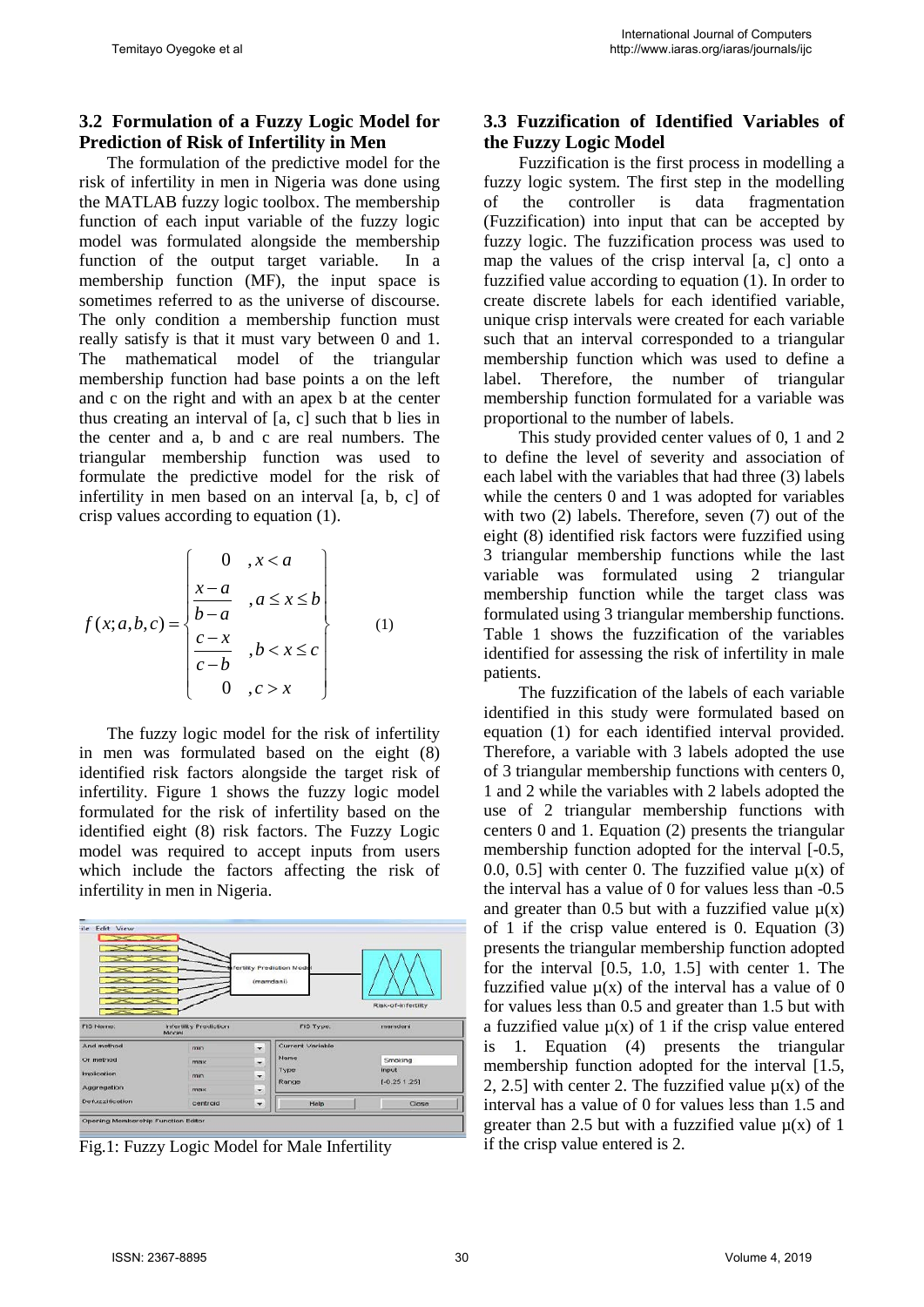Label<sub>1</sub> (x; -0.5, 0, 0.5) =  
\n
$$
\begin{cases}\n0, & x \le -0.5 \\
\frac{x+0.5}{0.5}, -0.5 < x \le 0 \\
\frac{0.5-x}{0.5}, 0 < x \le 0.5 \\
0, & x > 0.5\n\end{cases}
$$
\nLabel<sub>2</sub> (x; 0.5, 1.0, 1.5) =  
\n
$$
\begin{cases}\n0, & x \le 0.5 \\
0, & x > 0.5 \\
\frac{x-0.5}{0.5}, 0.5 < x \le 1.0 \\
\frac{1.5-x}{0.5}, 1.0 < x \le 1.5 \\
0, & x > 1.5\n\end{cases}
$$
\n(3)

Label\_3 (x; 1.5, 2.0, 2.5) =  
\n
$$
\begin{cases}\n0, & x \le 1.5 \\
\frac{x-1.5}{0.5}, 1.5 < x \le 2.0 \\
\frac{2.5-x}{0.5}, 2.0 < x \le 2.5 \\
0, & x > 2.5\n\end{cases}
$$
\n(4)

#### **4 Results and Discussions**

This section presents the results of the methods adopted in this study for the development of the fuzzy logic model for assessing the risk of infertility in male patients. This section presents the graphical plot of the triangular membership functions that were formulated for each risk factor alongside the target class variable for assessing the risk of infertility in mal patients. Using a structured questionnaire, the results of the data identified and collected showed that a total of 28 questionnaires were filled by respondents selected from OAUTHC, Ile-Ife, Osun State. Table 2 presents the results of the distribution of the data collected from the patients selected for this study.

#### **4.1 Results of Data Identification and Collection**

The results showed that among the respondents selected for this study, majority of the patients selected had low risk of infertility with a proportion of 67.9% followed by those with moderate risk of infertility with a proportion of 25% of patients selected. The results further showed that majority of the patients never had a history of smoking and alcohol consumption with a proportion of 78.6% and 50% respectively whom were adults owing for a proportion of 82.1%. The results showed that majority of the patients had never been exposed to occupational hazards and toxics with proportion of 53.6% and 64.3% respectively. Also, the results showed that majority of the patients selected had a normal BMI with a proportion of 67.9% and had never indulged in illicit drug use nor any history of pelvic surgery with a proportion of 75% and 89.3%.

### **4.2 Results of the Formulation and Simulation of Fuzzy Model for Male Infertility Risk**

Following the description of the distribution of risk factors and risk class of male infertility for this study, the results of the formulation of the triangular membership functions of the Fuzzy Logic model is presented. As earlier stated, the first seven (7) risk factors were formulated using three (3) triangular membership functions with centers 0, 1 and 2 based on increasing severity of the risk of infertility in male patients while the last risk factor was formulated using two (2) triangular membership functions.

Figure 2 shows the fuzzification of 3 triangular membership functions for Smoking using the interval [-0.5 0 0.5] for Never, [0.5 1 1.5] for Previous and [1.5 2 2.5] for Yes for increasing severity of infertility in male patients.



Fig.2: Fuzzification of Smoking

Figure 3 shows the fuzzification of 3 triangular membership functions for Alcohol Consumption using the interval [-0.5 0 0.5] for Never, [0.5 1 1.5] for Previous and [1.5 2 2.5] for Yes for increasing severity of infertility in male patients.



Fig. 3: Fuzzification of Alcohol Consumption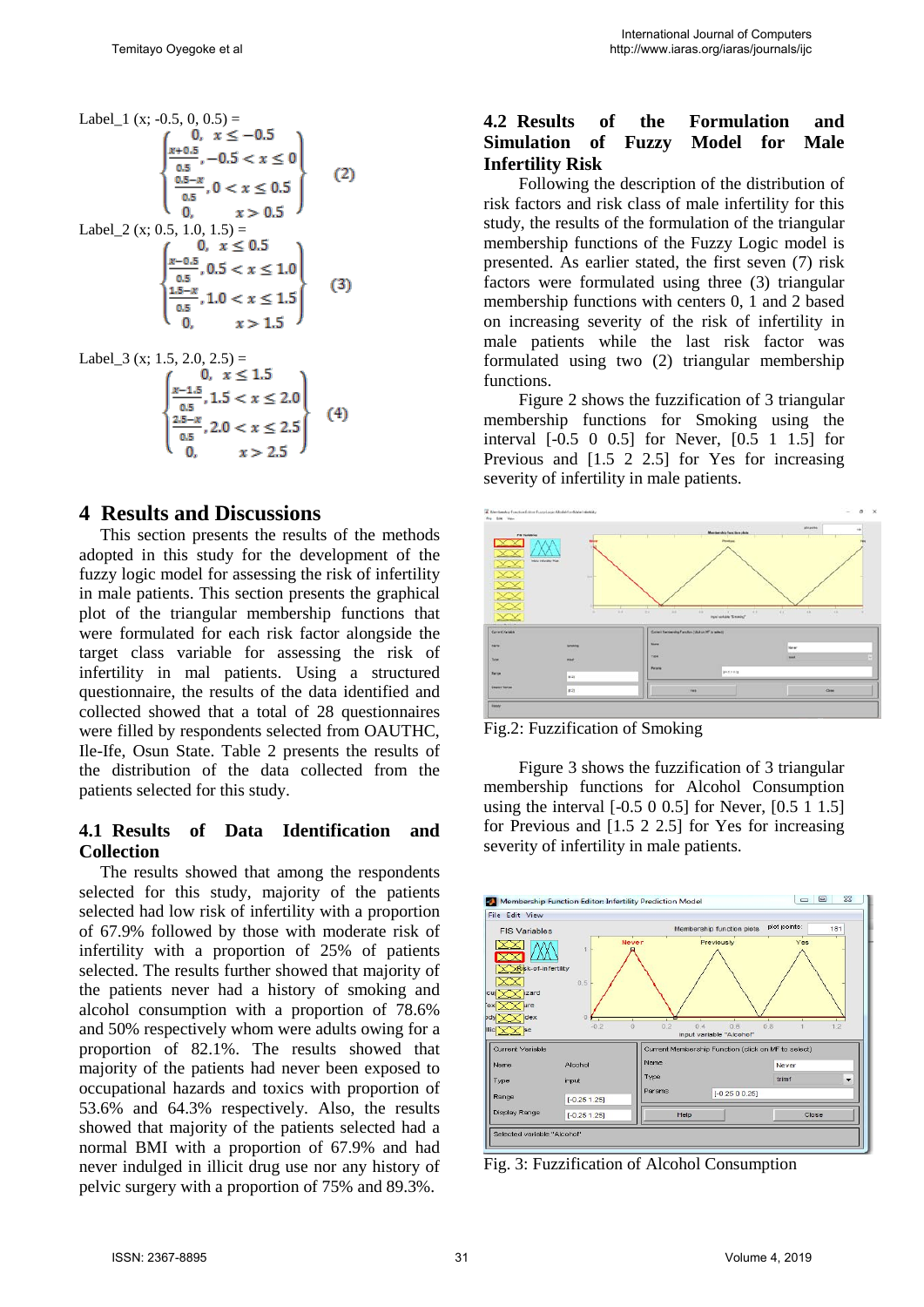| <b>Variable Name</b>               | <b>Fuzzy Linguistic Variable</b> | <b>Crisp Interval</b> | <b>Crisp Input</b> |
|------------------------------------|----------------------------------|-----------------------|--------------------|
| <b>Smoking</b>                     | <b>Never</b>                     | $[-0.5, 0.0, 0.5]$    | $\boldsymbol{0}$   |
|                                    | <b>Previous</b>                  | [0.5, 1.0, 1.5]       | $\mathbf{1}$       |
|                                    | Yes                              | [1.5, 2.0, 2.5]       | $\overline{2}$     |
|                                    |                                  |                       |                    |
| <b>Alcohol Consumption</b>         | <b>Never</b>                     | $[-0.5, 0.0, 0.5]$    | $\boldsymbol{0}$   |
|                                    | <b>Previous</b>                  | [0.5, 1.0, 1.5]       | $\mathbf{1}$       |
|                                    | Yes                              | [1.5, 2.0, 2.5]       | $\overline{c}$     |
| Age                                | <b>Teen</b>                      | $[-0.5, 0.0, 0.5]$    | $\boldsymbol{0}$   |
|                                    | <b>Adult</b>                     | [0.5, 1.0, 1.5]       | $\,1$              |
|                                    | Aged                             | [1.5, 2.0, 2.5]       | $\overline{2}$     |
|                                    |                                  |                       |                    |
| <b>Occupation Hazard</b>           | <b>Never</b>                     | $[-0.5, 0.0, 0.5]$    | $\boldsymbol{0}$   |
|                                    | <b>Sometimes</b>                 | [0.5, 1.0, 1.5]       | $\mathbf{1}$       |
|                                    | Yes                              | [1.5, 2.0, 2.5]       | $\overline{c}$     |
| <b>Toxic Exposure</b>              | <b>Never</b>                     | $[-0.5, 0.0, 0.5]$    | $\boldsymbol{0}$   |
|                                    | <b>Sometimes</b>                 | [0.5, 1.0, 1.5]       | $\mathbf{1}$       |
|                                    | Yes                              | [1.5, 2.0, 2.5]       | $\overline{2}$     |
| <b>Body Mass Index</b>             | <b>Normal</b>                    | $[-0.5, 0.0, 0.5]$    | $\boldsymbol{0}$   |
|                                    | Overweight                       | [0.5, 1.0, 1.5]       | $\mathbf{1}$       |
|                                    | <b>Obese</b>                     | [1.5, 2.0, 2.5]       | $\overline{2}$     |
|                                    |                                  |                       |                    |
| <b>Illicit Drug Use</b>            | <b>Never</b>                     | $[-0.5, 0.0, 0.5]$    | $\boldsymbol{0}$   |
|                                    | <b>Previous</b>                  | [0.5, 1.0, 1.5]       | $\mathbf{1}$       |
|                                    | Yes                              | [1.5, 2.0, 2.5]       | $\overline{2}$     |
| <b>History of Pelvic Surgery</b>   | N <sub>0</sub>                   | $[-0.5, 0.0, 0.5]$    | $\boldsymbol{0}$   |
|                                    | Yes                              | [0.5, 1.0, 1.5]       | $\mathbf{1}$       |
|                                    |                                  |                       |                    |
| <b>Risk of Infertility in Male</b> | <b>Low Risk</b>                  | $[-0.5, 0.0, 0.5]$    |                    |
|                                    | <b>Moderate Risk</b>             | [0.5, 1.0, 1.5]       |                    |
|                                    | <b>High Risk</b>                 | [1.5, 2.0, 2.5]       |                    |
|                                    |                                  |                       |                    |

# Table 1: Fuzzification of Variables identified for Male Infertility Risk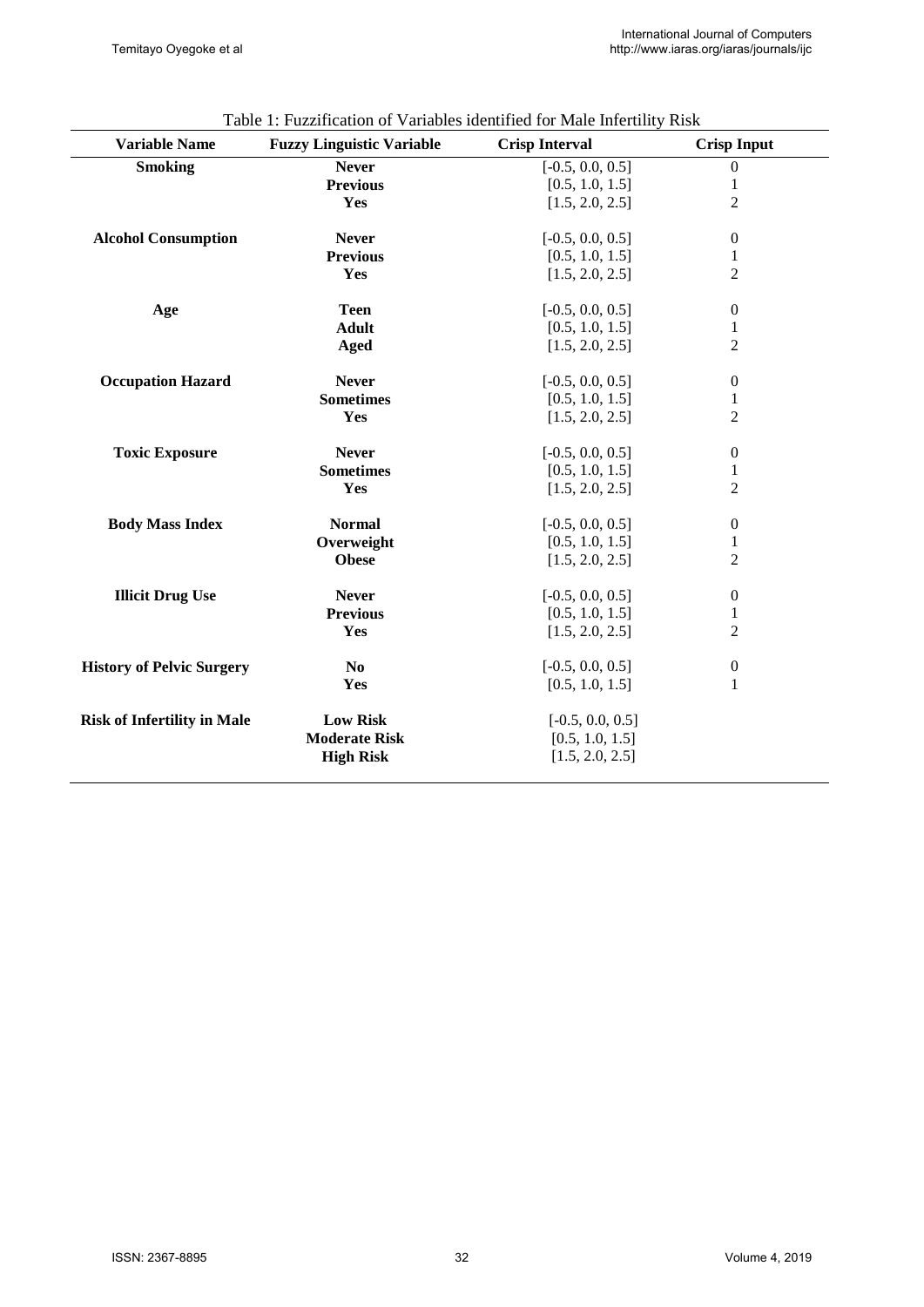| <b>Variable Name</b>             | <b>Labels</b>        | Frequency      | Percentage (%) |       |
|----------------------------------|----------------------|----------------|----------------|-------|
| <b>Smoking</b>                   | <b>Never</b>         | 22             |                | 78.58 |
|                                  | <b>Previously</b>    | $\frac{3}{3}$  |                | 10.71 |
|                                  | Yes                  |                |                | 10.71 |
| <b>Alcohol</b>                   | <b>Never</b>         | 14             |                | 50.00 |
|                                  | <b>Previously</b>    | 9              |                | 32.14 |
|                                  | Yes                  | 5              |                | 17.86 |
| Age                              | <b>Teen</b>          | $\overline{4}$ |                | 14.29 |
|                                  | <b>Adult</b>         | 23             |                | 82.14 |
|                                  | <b>Aged</b>          | $\mathbf{1}$   |                | 3.57  |
| <b>Occupational Hazard</b>       | <b>Never</b>         | 15             |                | 53.57 |
|                                  | <b>Sometimes</b>     | 11             |                | 39.29 |
|                                  | Yes                  | $\overline{2}$ |                | 7.14  |
| <b>Exposure to Toxics</b>        | <b>Never</b>         | 18             |                | 64.28 |
|                                  | <b>Sometimes</b>     | $\frac{5}{5}$  |                | 17.86 |
|                                  | Yes                  |                |                | 17.86 |
| <b>Body Mass Index (BMI)</b>     | <b>Normal</b>        | 19             |                | 67.86 |
|                                  | Overweight           | $\mathfrak{Z}$ |                | 10.71 |
|                                  | <b>Obese</b>         | 6              |                | 21.42 |
| <b>Illicit Drug use</b>          | <b>Never</b>         | 21             |                | 75.00 |
|                                  | <b>Previously</b>    | 6              |                | 21.42 |
|                                  | Yes                  | $\mathbf{1}$   |                | 3.58  |
| <b>History of Pelvic Surgery</b> | No                   | 25             |                | 89.29 |
|                                  | Yes                  | $\overline{3}$ |                | 10.71 |
| <b>Male Infertility</b>          | <b>Low Risk</b>      | 19             |                | 67.86 |
|                                  | <b>Moderate Risk</b> | $\tau$         |                | 25.00 |
|                                  | <b>High Risk</b>     | $\overline{2}$ |                | 7.14  |

| Table 2: Results of the Distribution of the variables identified and collected |  |  |  |  |
|--------------------------------------------------------------------------------|--|--|--|--|
|--------------------------------------------------------------------------------|--|--|--|--|

Figure 4 shows the fuzzification of 3 triangular membership functions for Age using the interval [- 0.5 0 0.5] for Teens, [0.5 1 1.5] for Adult and [1.5 2 2.5] for Aged for increasing severity of infertility in male patients.



Fig.4: Fuzzification of Age

Figure 5 shows the fuzzification of 3 triangular membership functions for Occupational Hazard using the interval [-0.5 0 0.5] for Never, [0.5 1 1.5] for Sometimes and [1.5 2 2.5] for Yes for increasing severity of infertility in male patients.



Fig.5: Fuzzification of Occupational Hazard

Figure 6 shows the fuzzification of 3 triangular membership functions for Toxic Exposure using the interval [-0.5 0 0.5] for Never, [0.5 1 1.5] for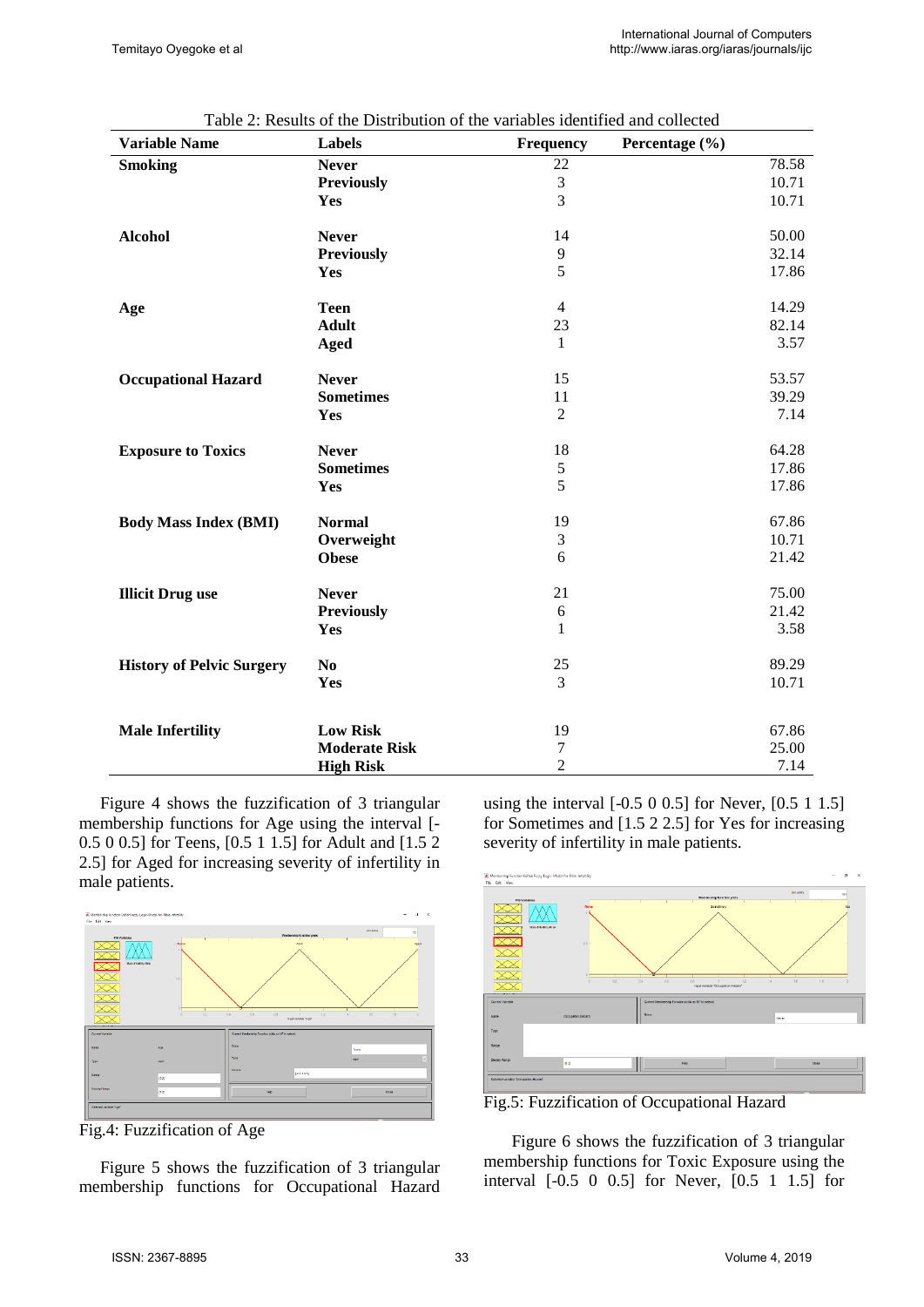Sometimes and [1.5 2 2.5] for Yes for increasing severity of infertility in male patient.



Fig.6: Fuzzification of Toxic Exposure

Figure 7 shows the fuzzification of 3 triangular membership functions for BMI using the interval [- 0.5 0 0.5] for Normal, [0.5 1 1.5] for Overweight and [1.5 2 2.5] for Obese for increasing severity of infertility in male patients.





Figure 8 shows the fuzzification of 3 triangular membership functions for Illicit Drug Use using the interval [-0.5 0 0.5] for Never, [0.5 1 1.5] for Previous and [1.5 2 2.5] for Yes for increasing severity of infertility in male patients.



Fig.8: Fuzzification of Illicit Drug Use

Figure 9 shows the fuzzification of 2 triangular membership functions for History of Pelvic Surgery using the interval [-0.5 0 0.5] for No and [0.5 1 1.5] for Yes for increasing severity of infertility in male patients.



Fig.9: Fuzzification of History of Pelvic Surgery

Figure 10 shows the fuzzification of 3 triangular membership functions for Risk of Male Infertility using the interval [-0.5 0 0.5] for Low Risk, [0.5 1 1.5] for Moderate Risk and [1.5 2 2.5] for High Risk for increasing severity of infertility in male patients.



Fig.10: Fuzzification of Risk of Male Infertility

#### **4.3 Results of the validation of fuzzy model**

Following the formulation of the triangular membership functions proposed for this study, the dataset collected for this study was adopted for the validation of the fuzzy logic model for infertility in male. The modeling behaviour of the fuzzy logic model for the risk of infertility in male patients was done using IF-THEN statements by combining the risk factor values as the antecedent while the target risk of male infertility was adopted as the consequent of each antecedent rules. Figure 11 shows the interface of the rule base that was generated for the fuzzy logic model or the risk of infertility in male.

The number of rules was formulated as a permutation of all the variables present in the fuzzy logic model. The total number of rules formulated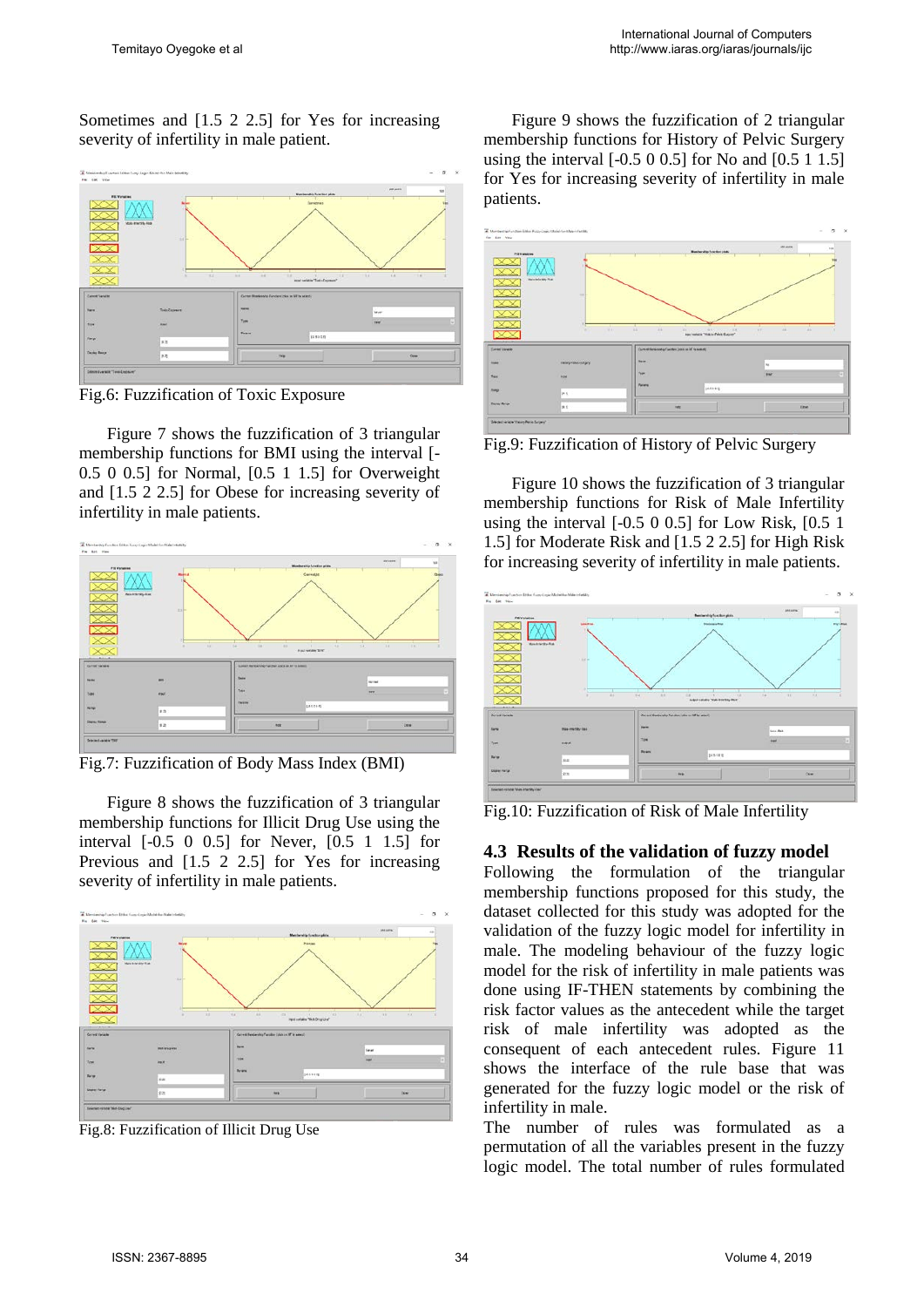for the fuzzy logic model were  $4374 (= 3^7 \times 2)$  rules since 7 variables have 3 labels while 1 variable has 2 labels. The rules were created from the variables and combined based on the respective points for each label as: 0, 1 or 2 which provided a total score of 15 owing to a maximum score of 2 for 7. Following this, the results of the validation of the rule-base of the fuzzy logic model using the dataset collected showed that all 28 records were correctly classified such that all 19 low risk cases were correctly classified, all 7 moderate risk cases were correctly classified and the 2 high risk cases were also correctly classified by the fuzzy logic model based on the rule base constructed for the fuzzy logic model proposed in this study.



Fig.11: Rule Base of the Inference Engine of Fuzzy Model

#### **4.4 Discussion**

From the results of the data identified and collected for this study, the identified risk factors considered in this study were all non-invasive and thus did not require the use of invasive techniques for the assessment of the risk of infertility in male unlike in other studies which required the collection and analysis of male sperm cells which required very expensive and laborious hours of analysis. The risk factors identified in this study can be easily assessed from a patients thus facilitating the effective and efficient assessment of infertility in male patients. The results of the data collected for this study revealed that majority of individuals were likely to have low risk of male infertility. The results of the fuzzy logic model formulated revealed that using the triangular membership function the variables which were numerical in nature could be easily converted to discrete variables which were adopted as the linguistic variables of the triangular membership functions adopted for this study using appropriate intervals with centers of 0, 1 and 2. Also, using the rule-base proposed in this study for the formulation of the inference engine, the relationship between the values of the 8 risk factors associated with infertility risk revealed that a total of 4374 IF-THEN rules were inferred for the Fuzzy Logic model for assessing the risk of infertility in male patients. The model validation using the dataset collected for the study revealed that the fuzzy logic model for the risk of infertility was able to correctly determine the risk of infertility in male patients based on the values of the 8 risk factors provided.

### **5 Conclusion**

This study developed a fuzzy logic-based model for the assessment of the risk of infertility among male patients in Nigeria based on the values of 8 noninvasive risk factors identified by experts. The risk factors identified were formulated using the triangular membership function based on center values of 0, 1 and 2 with respect to the severity of the risk of infertility among male patients. The number of triangular membership functions formulated for each risk factor was proportional to the number of labels that were identified for each risk factor such that risk factors with 3 labels had 3 membership functions while those with 2 labels had 2 membership functions. The study however proposes for future work the need of adopting the use of machine learning algorithms for the formulation of the predictive model for the risk of infertility in male patients. This will be based on the collected dataset rather than on the information provided by experts which may likely be affected by human biasness. The study also proposes that the fuzzy logic model developed be integrated into existing health information system for the prompt assessment of the risk of infertility among male patients thus facilitating effective decision support at public health centers.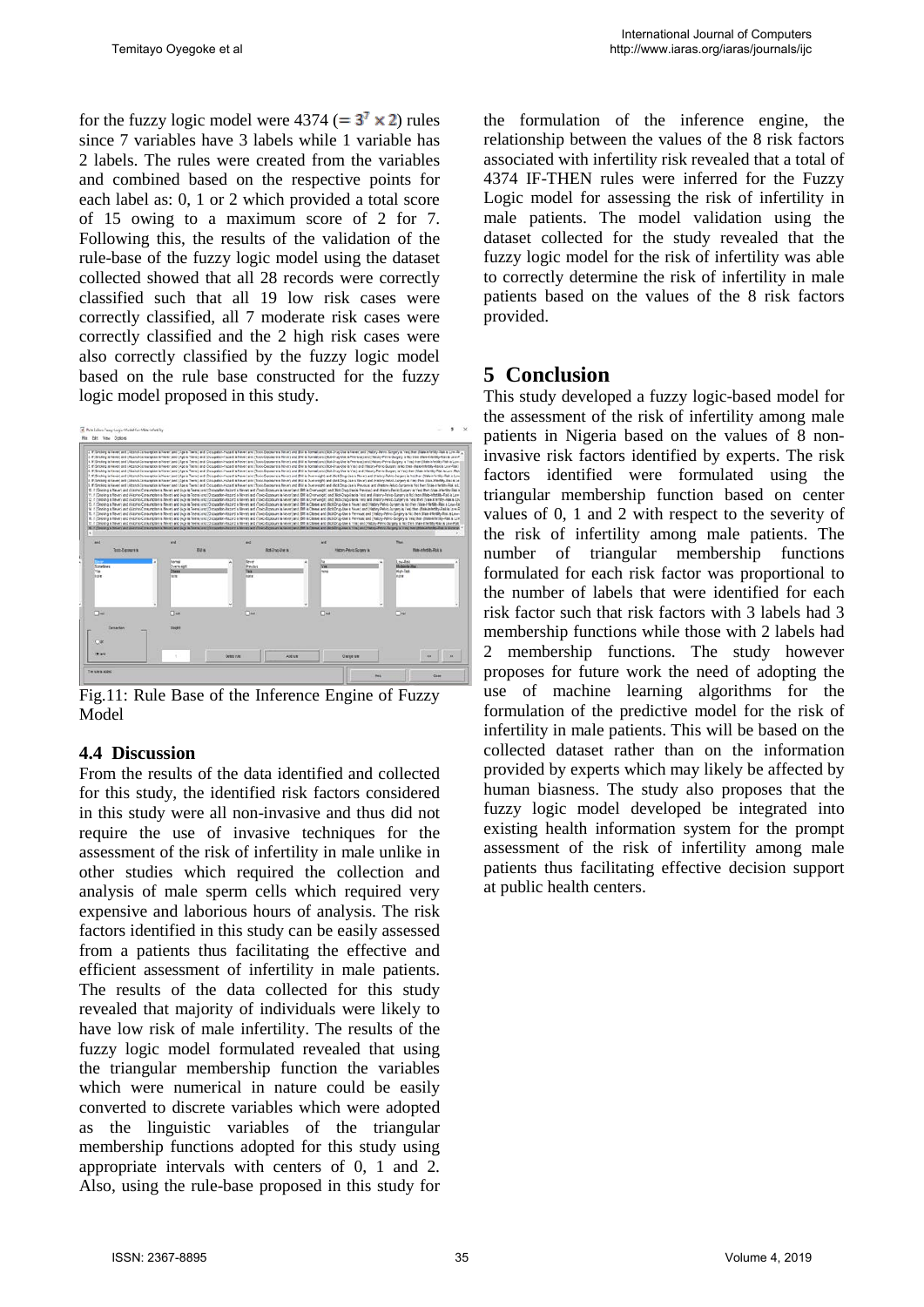| <b>Target Class</b> |                     |    | <b>Labels</b>        | <b>Score Interval</b> | <b>Fuzzy Crisp Interval</b> |
|---------------------|---------------------|----|----------------------|-----------------------|-----------------------------|
|                     | Risk of Infertility | in | <b>Low Risk</b>      | $0 - 4$               | $[-0.5, 0.0, 0.5]$          |
| <b>Male</b>         |                     |    | <b>Moderate Risk</b> | $5 - 10$              | [0.5 1.0 1.5]               |
|                     |                     |    | <b>High Risk</b>     | $11 - 15$             | [1.5 2.0 2.5]               |

#### Table 3: Classification of male Infertility Risk using Score

#### *References:*

- [1] Abarikwu, S.O. (2013). Causes and Risk Factors for Male-Factor Infertility in Nigeria: A Review. African Journal of Reproductive Health 17(4): 150-166.
- [2] WHO (2009). Revised glossary on Assisted Reproductive Terminology (ART). The International Committee for Monitoring Assisted reproductive Technology (ICMART). Human Reproduction, 24(11): 2683-2687.
- [3] Frank O. (1993). Worldwide infertility: Estimation and implications. Population development Review, 9: 137-144.
- [4] Olooto, W.E. (2012). Infertility in male; risk factors, causes and management – A review. Journal of Microbiology and Biotechnology Research 2(4): 641-645.
- [5] Araoye, M.O. (2003). Epidemiology of infertility: social problems of the infertile Couples. WAJM 22: 190-196.
- [6] Van B.F. and Gerrits T. (2001). Quality of infertility care in poor¬ resource areas and the introduction of new reproductive technologies. Human Reproduction. 16(2):215–219.
- [7] Ombelet W., Cooke I., Dyer S., Serour G., and Devroey P. (2008). Infertility and the provision of infertility medical services in developing countries. Human Reproduction Update. 14(6):605-21.
- [8] Ikechebelu J.I., Adinma J.I., Orie E.F. and Ikegwonu S.O. (2003). High prevalence of male infertility in South-eastern Nigeria. J Obstet Gynaecol. 23: 657-659.
- [9] Idrisa, A. (2005). Infertility, in: Kwawukume E.Y. and Emuveyan E.E. (Eds). Comprehensive Gynaecology in the tropics. Graphic Packaging. Accra, 333–345.
- [10] Emokpae M.A., Uadia P.O., Omale-Itodo A. (2007). Male infertility and endocrinopathies in Kano, Northwestern Nigeria. Annals Afr Med, 6: 64-67.
- [11] Onwudiegwu U, Bako A (1993). Male contribution to infertility in a Nigerian Community. J. Obstetrics and Gynaecol., 13:135-138
- [12] Babawale, O.T. (2015). Prediction Model for likelihood of Infertility in Women using Data Mining Techniques. Unpublished B.Sc. Thesis of the department of Computer Science and Engineering, Obafemi Awolowo University.
- [13] Audu BM, Massa AA, Bukar M, El Nafaty AU, Sa'ad ST (2009). Prevalence of utero-tubal infertility. J. Obstet. Gynaecol. 29(4):3.
- [14] Okonofua, F.E. (2003). Infertility in sub-Saharan Africa in: Okonofua F. and Odunsi L.<br>(Eds). Contemporary Obstetrics and Contemporary Obstetrics and Gynecology for Developing Countries. Women's Health and Action Research Centre (WHARC) Benin City, 128-156.
- [15] Abiodun O.M., Balogun O.R., Fawole A.A. (2007). Aetiology, clinical features and treatment outcome of intrauterine adhesion in Ilorin, Central Nigeria. West Afr J Med, 26:298¬301.
- [16] Adeyemi, A.S., Adekunle, D.A., Afolabi, A.F. (2009). Pattern of gynaecological consultations at Ladoke Akintola University Teaching Hospital, Osogbo. Niger J. Clin. Pract., 12, 47– 50.
- [17] Orji, E.O. (2008). Comparative study of the impact of past pregnancy outcome on future fertility. Singapore Med. J., 48, 102–104.
- [18] Bahsin S., Kretser D.M., Baker H.W. (1994). Pathophysiology and natural history of male infertility. J Clin Endocrino Metab, 79: 1525– 1529.
- [19] Spria A. and Multigner L. (1998). The effect of industrial and agricultural pollution on human spermatogenesis. Human Reproduction 13: 2041–2042.
- [20] Pitrelli G. and Mantovani A. (2002). Environmental risk factors and male fertility and reproduction. Contraception; 65: 297–300.
- [21] Lanzafame F.M., Vignera S. Vicari E. and Calogero A.E. (2009). Oxidative stress and medical antioxidant treatment in male infertility. Reprod Biomed Online; 19: 638– 659.